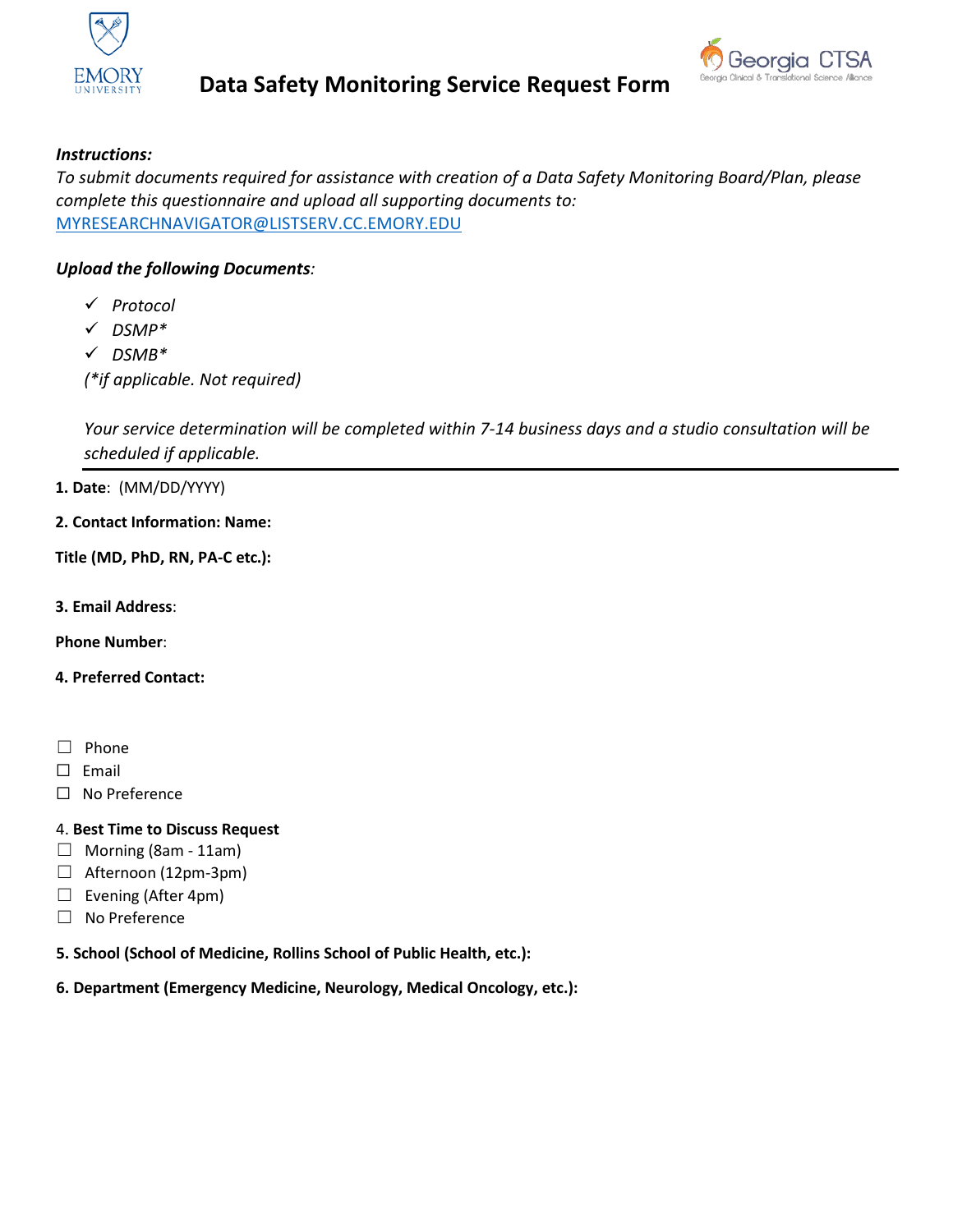

# **Data Safety Monitoring Service Request Form**



## **7. Support Requested (Check all that apply)**

- ☐ Data Safety Monitoring Board (DSMB) Registry of participating members
- ☐ Data Safety Monitoring Plan (DSMP) Charter Template
- ☐ NIH Guided DSMB Charter Template
- $\Box$  Information regarding available resources
- ☐ Biostatistics, Epidemiology, Research, and Design (BERD)
- $\Box$  Office of Compliance (OC)
- ☐ Full Studio Consultation (Clinical Trials Audit and Compliance (CTAC), Regulatory Knowledge and Support (RKS), and Clinical Research Navigator (CRN)
- $\Box$  Other (please specify):

## **8.** Protocol Title:

## **9. Is this a Clinical Trial?**

- ☐ Yes
- ☐ No, Skip to Question #12

#### **10. If #9 is Yes, indicate the type of clinical trial below:**

- □ Interventional
- ☐ Observational, Skip to Question #12

#### **11. Indicate Phase of the Clinical Trial:**

- $\Box$  Phase I: Testing of an experimental drug or treatment in a small group of people for the first time. The clinical trial evaluates the treatment's safety, efficacy, safe dosage, and identify side effects.
- $\Box$  Phase II: The experimental drug or treatment is given to a large group of participants to determine effectiveness, and further evaluate its safety.
- $\Box$  Phase III: The experimental drug or treatment is given to a large group to confirm its effectiveness, monitor side effects, data collection to evaluate experimental drug or treatment safe usage, and/or compare commonly used treatments.
- $\Box$  Phase IV: Treatment currently approved by the FDA for use. Data collection to indicate the drug's risks, benefits, and best use.

#### **12. Who holds the Investigational New Drug (IND) or Investigational Device Exemption (IDE)?**

- ☐ Emory Investigator/Sponsor Investigator
- ☐ University of Georgia (UGA) Investigator/Sponsor Investigator
- ☐ Morehouse School of Medicine (MSM) Investigator/Sponsor Investigator
- ☐ Georgia Institute of Technology (Georgia Tech) Investigator/Sponsor Investigator
- ☐ Sponsor
- $\Box$  Other (please specify):